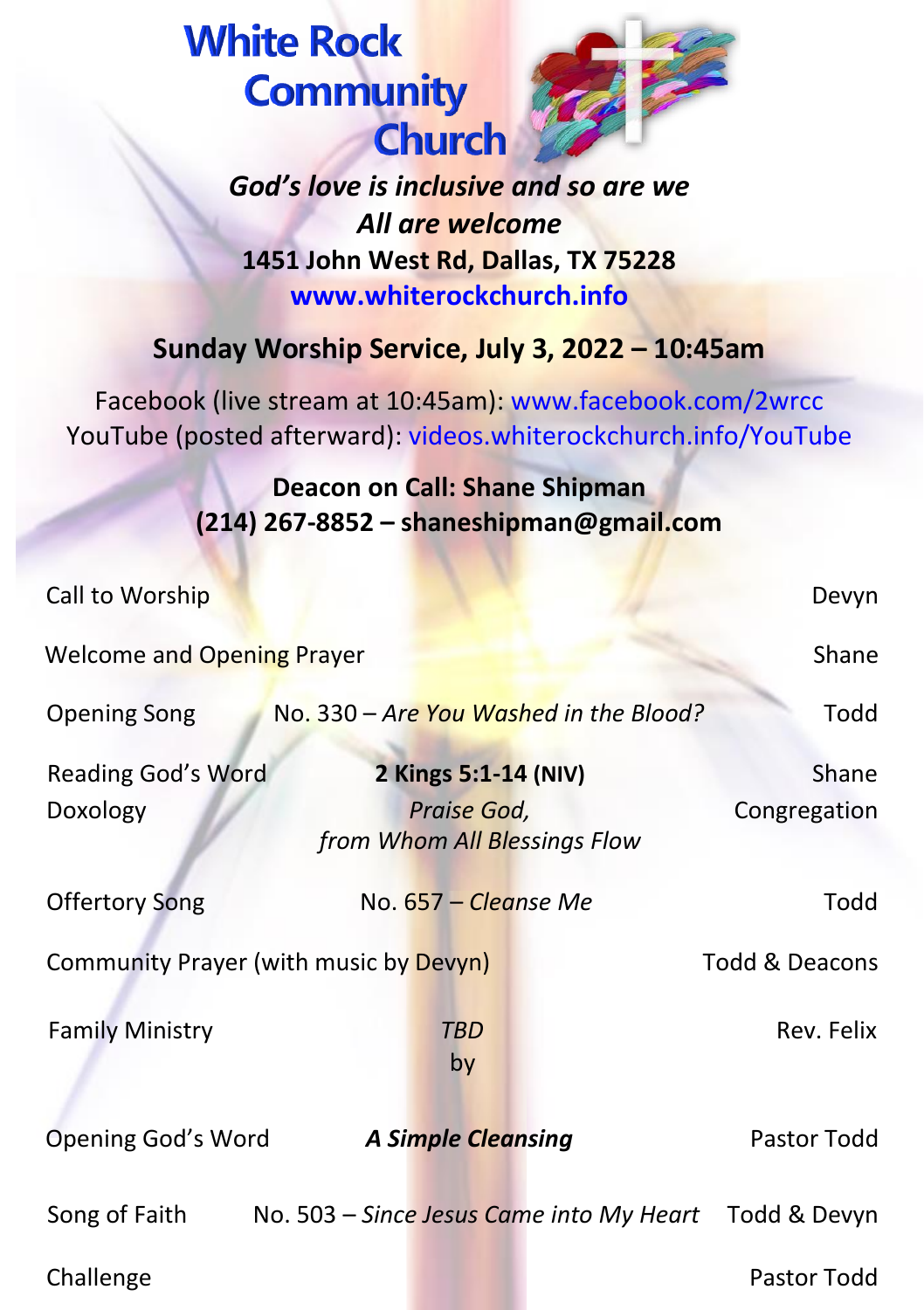THE REDEEMER: HIS BLOOD

## Are You Washed in the Blood?

They have washed their robes and made them white in the blood of the Lamb. Revelation 7:14

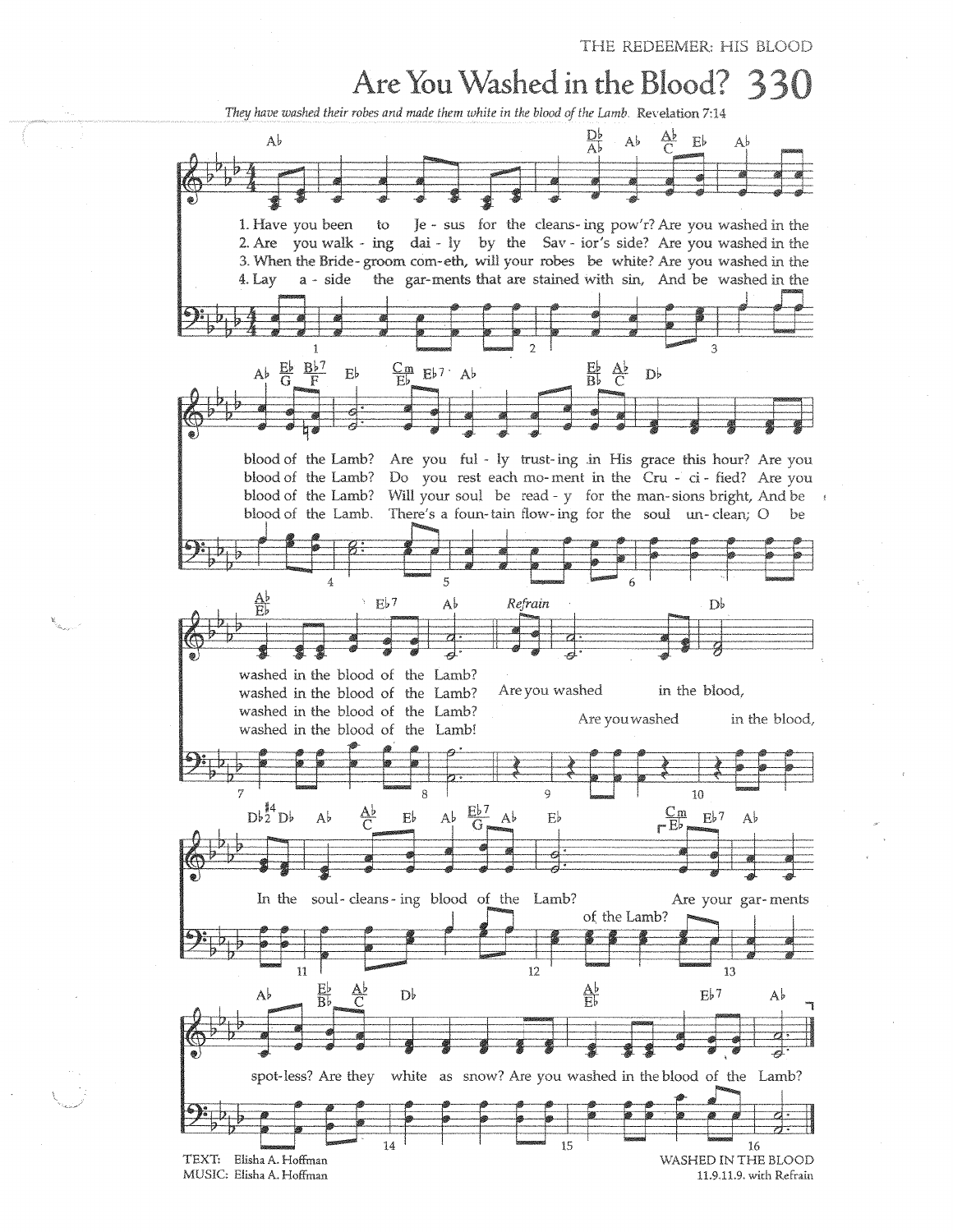## **2 Kings 5:1-14 (NIV)**

**5** Now Naaman was commander of the army of the king of Aram. He was a great man in the sight of his master and highly regarded, because through him the Lord had given victory to Aram. He was a valiant soldier, but he had leprosy.

**<sup>2</sup>** Now bands of raiders from Aram had gone out and had taken captive a young girl from Israel, and she served Naaman's wife. **<sup>3</sup>** She said to her mistress, "If only my master would see the prophet who is in Samaria! He would cure him of his leprosy."

**<sup>4</sup>** Naaman went to his master and told him what the girl from Israel had said. **<sup>5</sup>** "By all means, go," the king of Aram replied. "I will send a letter to the king of Israel." So Naaman left, taking with him ten talents of silver, six thousand shekels of gold and ten sets of clothing. **<sup>6</sup>** The letter that he took to the king of Israel read: "With this letter I am sending my servant Naaman to you so that you may cure him of his leprosy."

**<sup>7</sup>** As soon as the king of Israel read the letter, he tore his robes and said, "Am I God? Can I kill and bring back to life? Why does this fellow send someone to me to be cured of his leprosy? See how he is trying to pick a quarrel with me!"

**<sup>8</sup>** When Elisha the man of God heard that the king of Israel had torn his robes, he sent him this message: "Why have you torn your robes? Have the man come to me and he will

Page **1** of **2**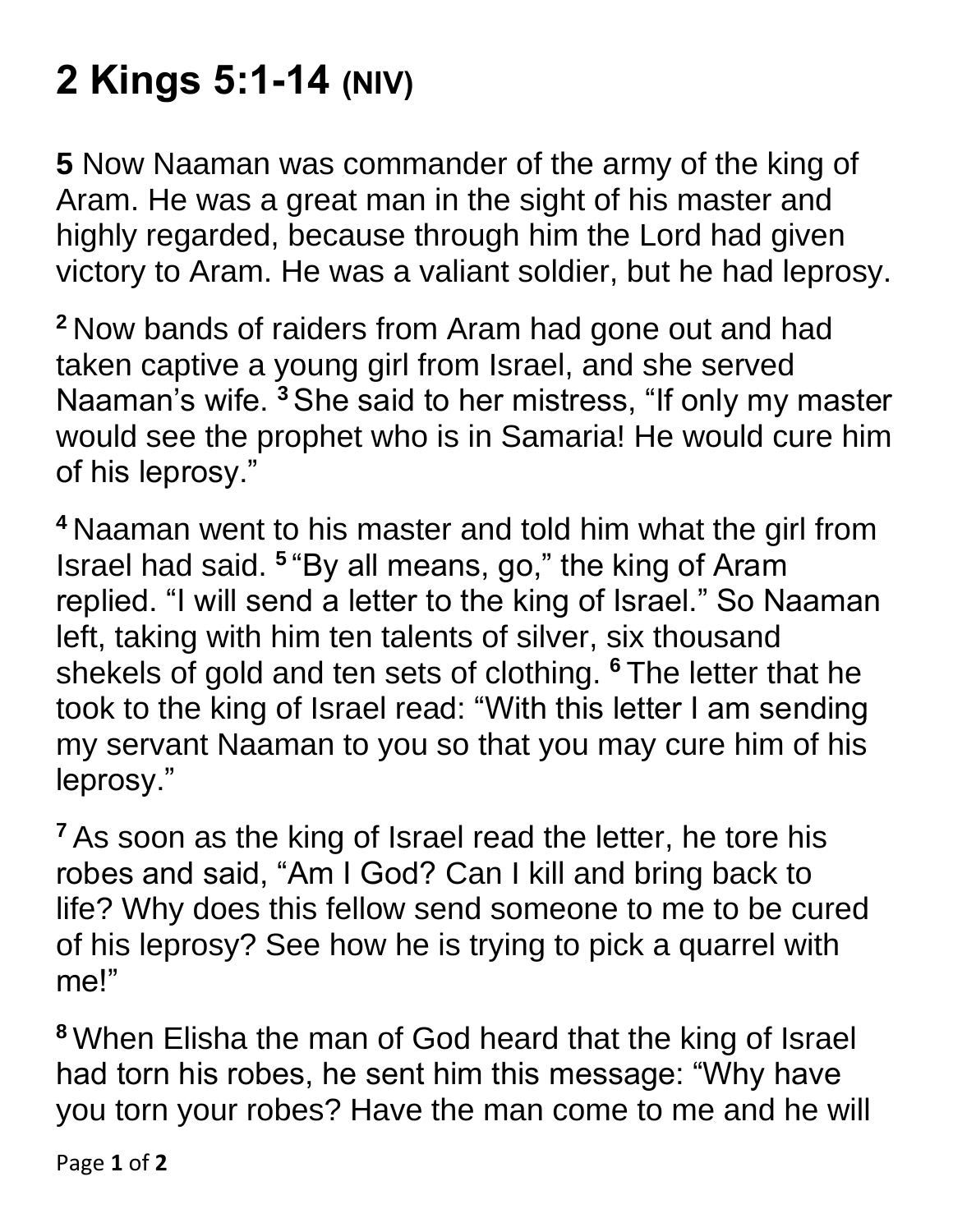know that there is a prophet in Israel." **<sup>9</sup>** So Naaman went with his horses and chariots and stopped at the door of Elisha's house. **<sup>10</sup>** Elisha sent a messenger to say to him, "Go, wash yourself seven times in the Jordan, and your flesh will be restored and you will be cleansed."

**<sup>11</sup>** But Naaman went away angry and said, "I thought that he would surely come out to me and stand and call on the name of the Lord his God, wave his hand over the spot and cure me of my leprosy. **<sup>12</sup>** Are not Abana and Pharpar, the rivers of Damascus, better than all the waters of Israel? Couldn't I wash in them and be cleansed?" So he turned and went off in a rage.

**<sup>13</sup>** Naaman's servants went to him and said, "My father, if the prophet had told you to do some great thing, would you not have done it? How much more, then, when he tells you, 'Wash and be cleansed'!" **<sup>14</sup>** So he went down and dipped himself in the Jordan seven times, as the man of God had told him, and his flesh was restored and became clean like that of a young boy.

**Doxology** (Praise God, from Whom All Blessings Flow)

Praise God, from whom all blessings flow; Praise Him, all creatures here below; Praise Him above, ye heavenly host; Praise Father, Son, and Holy Ghost. Amen.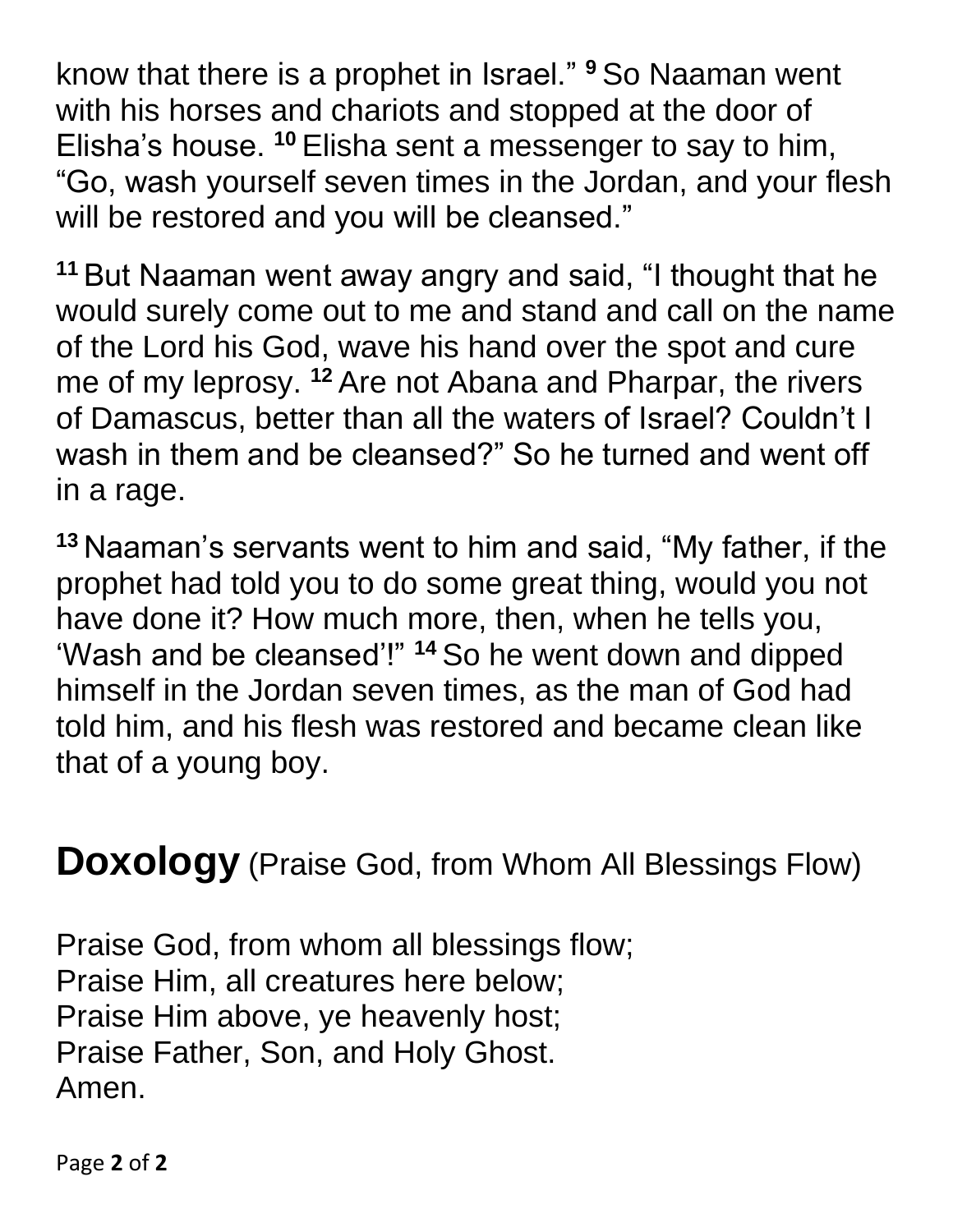WALKING WITH GOD



Arr. © Copyright 1986 by Word Music (a div. of WORD MUSIC). All rights reserved. Used by permission.